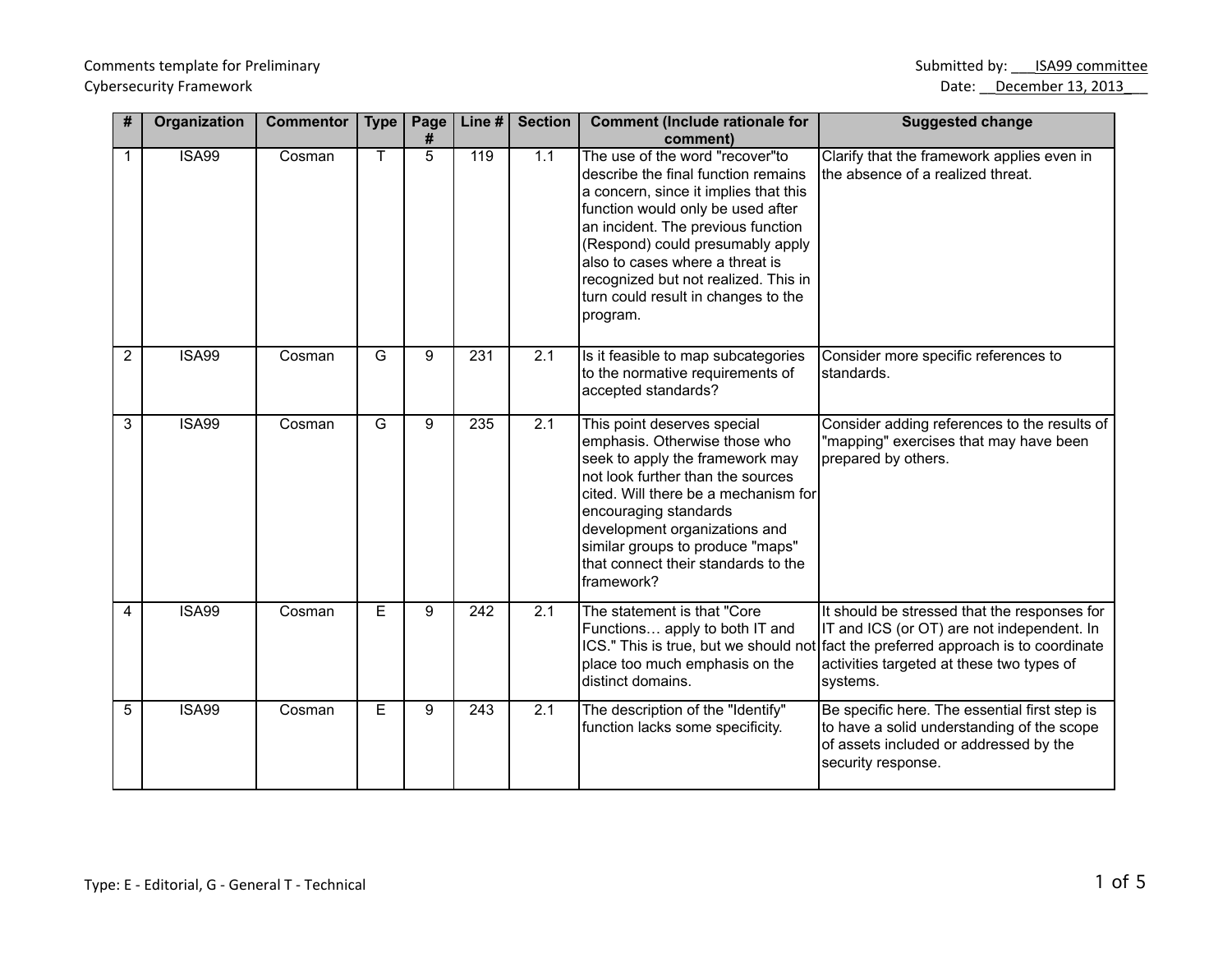## Cybersecurity Framework **Date:** December 13, 2013

| 6              | <b>ISA99</b> | Cosman | Е  | 9  | 252 | 2.1              | This paragraph uses the term<br>"appropriate", but this may require<br>additional clarification.                                                                                                          | Consider adding:<br>Determining what safeguards or<br>countermeasures are "appropriate" requires<br>an understanding of applicable standards,<br>as well as available technology.<br>Also required is a thorough understanding of<br>what are considered to be "critical"<br>infrastructure services. |
|----------------|--------------|--------|----|----|-----|------------------|-----------------------------------------------------------------------------------------------------------------------------------------------------------------------------------------------------------|-------------------------------------------------------------------------------------------------------------------------------------------------------------------------------------------------------------------------------------------------------------------------------------------------------|
| $\overline{7}$ | <b>ISA99</b> | Cosman | E  | 10 | 255 | 2.1              | In the description of the "Protect"<br>function is it assumed that access<br>control also includes<br>authentication?                                                                                     | Please clarify                                                                                                                                                                                                                                                                                        |
| 8              | <b>ISA99</b> | Cosman | T  | 10 | 267 | 2.1              | require more specific definition.                                                                                                                                                                         | The term "cybersecurity event" may Expand on the meaning or interpretation of<br>this term                                                                                                                                                                                                            |
| 9              | <b>ISA99</b> | Cosman | T. | 10 | 269 | $\overline{2.1}$ | only with the Respond function.<br>Response is focused on specific<br>events, while improvement is<br>appropriate and necessary even in<br>cases where no event has actually<br>occurred.                 | Improvement should not be bundled Emphasize that improvement is the<br>expectation through all functions.                                                                                                                                                                                             |
| 10             | <b>ISA99</b> | Cosman | E  | 10 | 289 | 2.1              | "The Current Profile indicates the<br>cybersecurity outcomes that are<br>currently being achieved." - Does<br>this imply that the Current Profile is<br>essentially the result of a (self)<br>assessment? | Please clarify                                                                                                                                                                                                                                                                                        |
| 11             | <b>ISA99</b> | Cosman | T. | 10 | 290 | 2.1              | "The Target Profile is built to<br>support business/mission<br>requirements" - This may not be<br>the complete list.                                                                                      | Also to respond to anticipated increases in<br>Risk, either via threat, vulnerability or<br>consequence.                                                                                                                                                                                              |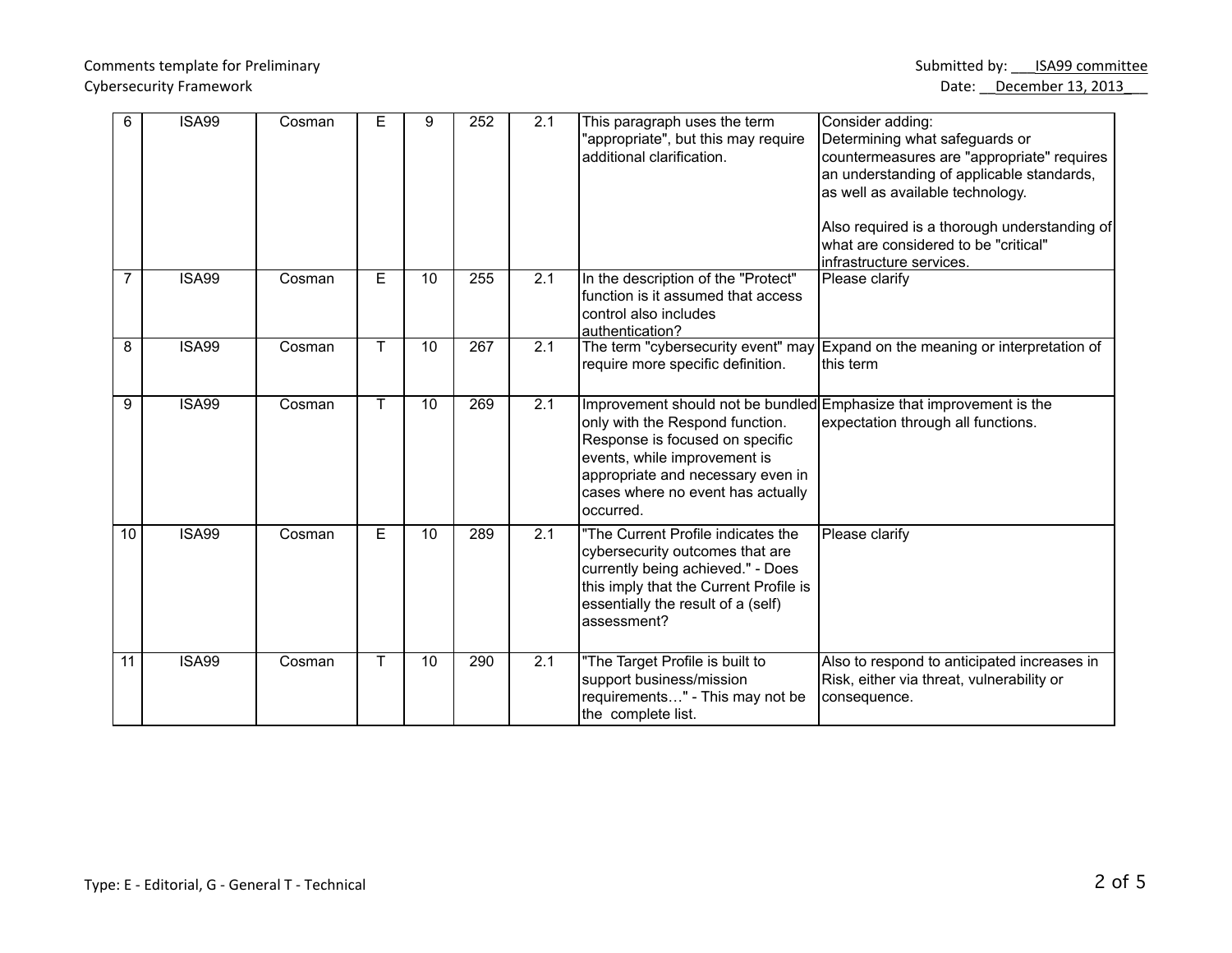## Comments template for Preliminary **Submitted by:** \_\_\_ISA99 committee **Submitted by:** \_\_\_ISA99 committee Cybersecurity Framework **Date:** December 13, 2013

| 12              | <b>ISA99</b> | Cosman | т  | 10              | 294 | 2.1            | "Identifying the gaps between the<br>Current Profile and the Target<br>Profile allows the creation of a<br>prioritized roadmap" - Identifying<br>the gaps by function and category<br>seems straightforward. It is not<br>clear how the Framework aids in<br>the prioritization of these gaps. | Clarify how the Framework aids in<br>prioritization                                     |
|-----------------|--------------|--------|----|-----------------|-----|----------------|------------------------------------------------------------------------------------------------------------------------------------------------------------------------------------------------------------------------------------------------------------------------------------------------|-----------------------------------------------------------------------------------------|
| 13              | <b>ISA99</b> | Cosman | Τ  | 12              | 321 | 2.4            | The "Tier" concept sounds very<br>similar to that of maturity levels,<br>which is widely used in industry.                                                                                                                                                                                     | Explain how tiers are different (or not) from<br>maturity levels.                       |
| 14              | <b>ISA99</b> | Cosman | E  | 12              | 332 | 2.4            | The existing Tier descriptions might<br>be better presented using a tabular<br>format.                                                                                                                                                                                                         | Consider a format change.                                                               |
| $\overline{15}$ | <b>ISA99</b> | Cosman | E  | $\overline{14}$ | 395 | $\overline{3}$ | "The following examples present<br>several options for using the<br>Framework." - These are essentially case?<br>luse cases.                                                                                                                                                                   | Perhaps a bit more detail about the input<br>required and the results expected for each |
| 16              | <b>ISA99</b> | Cosman | G  | $\overline{15}$ | 437 | 3.3            | Suggest caution here. The level of<br>detail in the Framework may not be<br>sufficient to define requirements at<br>a level required for this scenario.                                                                                                                                        |                                                                                         |
| 17              | <b>ISA99</b> | Cosman | E  | 16              | 466 | Table 1        | The references cited are not a<br>complete list, and will change over<br>ltime.                                                                                                                                                                                                                | Stress that the references are examples<br>only and that others may also apply.         |
| $\overline{18}$ | <b>ISA99</b> | Cosman | T. | $\overline{16}$ | 466 | Table 1        | The references to"ISA 99.02.01"<br>should be changed to use the<br>current nomenclature, which is "ISA-series.<br>62443-2-1". Also there are other<br>standards in the series that are also<br>relevant, as described in the<br>attached mapping summary.                                      | Change references and add those for<br>additional standards in the ISA-62443            |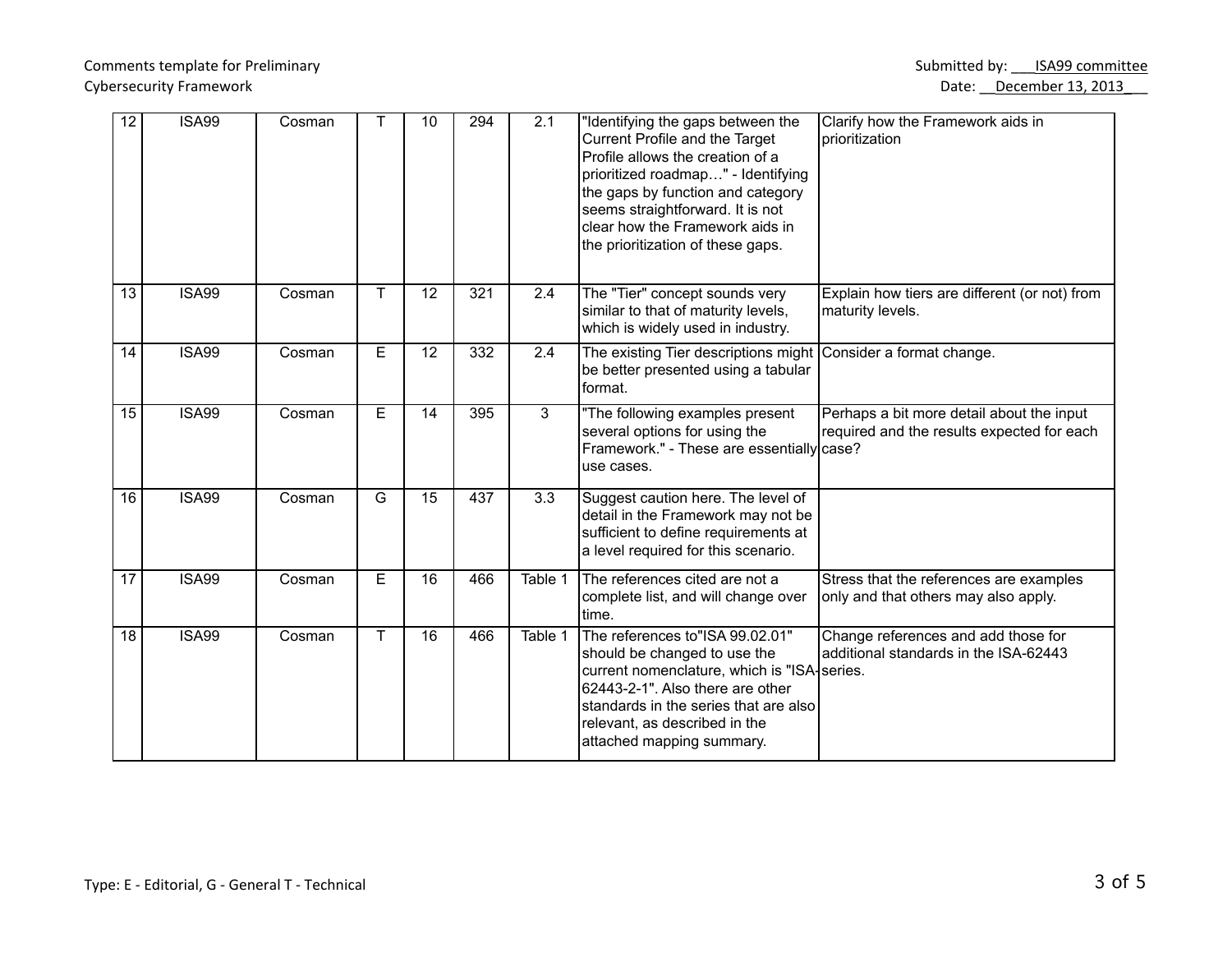## Comments template for Preliminary **Submitted by:** \_\_\_ISA99 committee **Submitted by:** \_\_\_ISA99 committee Cybersecurity Framework **Date:** December 13, 2013

| 19              | <b>ISA99</b> | Cosman     |   | 16 | 466 | Table 1 | The "Identify" function description<br>seems to be a mix of identify and<br>assess, particularly in the latter<br>stages when risk assessment is<br>ldone.                                                                                                                                                                                                                                                                                                                                                                                                                                                                     | Clarify the distinction                                                      |
|-----------------|--------------|------------|---|----|-----|---------|--------------------------------------------------------------------------------------------------------------------------------------------------------------------------------------------------------------------------------------------------------------------------------------------------------------------------------------------------------------------------------------------------------------------------------------------------------------------------------------------------------------------------------------------------------------------------------------------------------------------------------|------------------------------------------------------------------------------|
| 20              | <b>ISA99</b> | Cosman     | Τ | 21 |     | Table 1 | Data Security (DS) is listed, but<br>what about Operational security,<br>covering the means by which the<br>system operates?                                                                                                                                                                                                                                                                                                                                                                                                                                                                                                   | Add language referring to operational<br>security.                           |
| $\overline{21}$ | <b>ISA99</b> | <b>Nye</b> | Τ |    |     |         | General The Cybersecurity Framework<br>covers the protection of data and<br>linformation. But it does not cover<br>the protection against:<br>loss of system availability<br>la.<br>lb.<br>process upsets leading to<br>compromised process functionality,<br>inferior product quality, lost<br>production capacity, compromised<br>process safety, or environmental<br>releases<br>equipment damage<br>C.<br>d.<br>personal injury<br>violation of legal and<br>le.<br>regulatory requirements<br>risk to public health and<br>Iconfidence<br>These are the key characteristics<br>Ithat differentiate IT and ICS<br>systems. | The ISA 99 Committee recommends that<br>Ithese characteristics be addressed. |